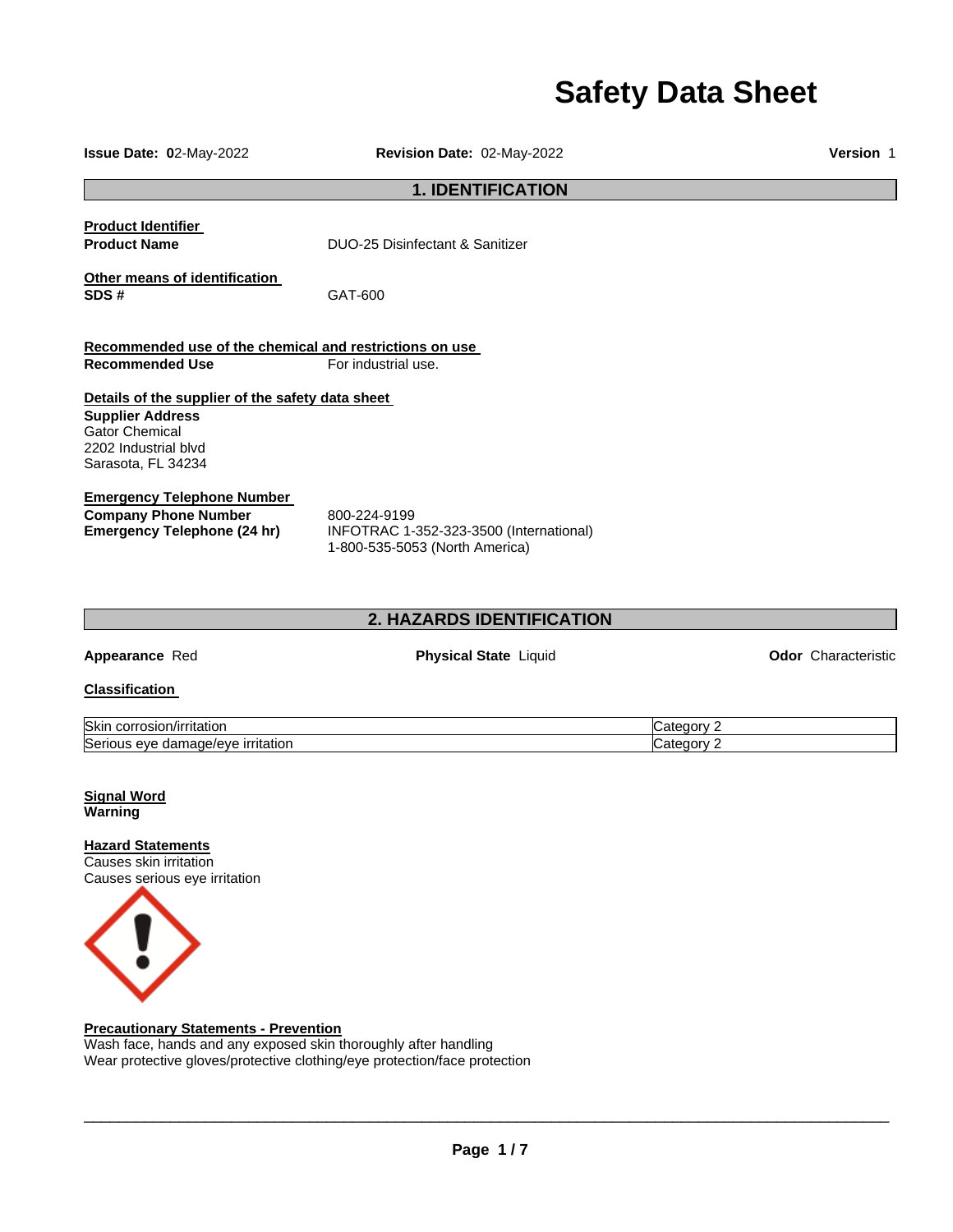#### **Precautionary Statements - Response**

IF IN EYES: Rinse cautiously with water for several minutes. Remove contact lenses, if present and easy to do. Continue rinsing If eye irritation persists: Get medical advice/attention IF ON SKIN: Wash with plenty of soap and water If skin irritation occurs: Get medical advice/attention Take off contaminated clothing and wash it before reuse

\_\_\_\_\_\_\_\_\_\_\_\_\_\_\_\_\_\_\_\_\_\_\_\_\_\_\_\_\_\_\_\_\_\_\_\_\_\_\_\_\_\_\_\_\_\_\_\_\_\_\_\_\_\_\_\_\_\_\_\_\_\_\_\_\_\_\_\_\_\_\_\_\_\_\_\_\_\_\_\_\_\_\_\_\_\_\_\_\_\_\_\_\_

#### **Unknown Acute Toxicity**

1-3% of the mixture consists of ingredient(s) of unknown toxicity

# **3. COMPOSITION/INFORMATION ON INGREDIENTS**

| <b>Chemical Name</b>                                  | CAS No     | Weight-% |
|-------------------------------------------------------|------------|----------|
| Di-n-alkyl Dimethyl Ammonium<br>Chloride              | 68424-95-3 |          |
| l dimethyl benzyl ammonium chloride (C12-16)<br>Alkyl | 68424-85-1 |          |

\*\*If Chemical Name/CAS No is "proprietary" and/or Weight-% is listed as a range, the specific chemical identity and/or percentage of composition has been withheld as a trade secret.\*\*

# **4. FIRST-AID MEASURES**

#### **First Aid Measures**

| <b>General Advice</b> | Provide this SDS to medical personnel for treatment.                                                                                                                                                     |  |
|-----------------------|----------------------------------------------------------------------------------------------------------------------------------------------------------------------------------------------------------|--|
| <b>Eye Contact</b>    | Immediately flush with plenty of water. After initial flushing, remove any contact lenses and<br>continue flushing for at least 15 minutes. If eye irritation persists: Get medical<br>advice/attention. |  |
| <b>Skin Contact</b>   | Remove contaminated clothing; wash affected area with soap and water; launder<br>contaminated clothing before reuse; if irritation persists, seek medical attention.                                     |  |
| <b>Inhalation</b>     | Remove affected person to fresh air; provide oxygen if breathing is difficult.                                                                                                                           |  |
| Ingestion             | Give two glasses of water for dilution; Do not induce vomiting; never give anything by<br>mouth to an unconscious person; seek medical attention.                                                        |  |

#### **Most important symptoms and effects**

| <b>Symptoms</b>           | INHALATION: Inhalation of mists or vapors may cause irritation to upper respiratory tract<br>and mucous membranes.                                        |
|---------------------------|-----------------------------------------------------------------------------------------------------------------------------------------------------------|
|                           | SKIN: Contact with skin may cause irritation, dermatitis.                                                                                                 |
|                           | EYES: Contact with eyes may cause pain and irritation.                                                                                                    |
|                           | INGESTION: May be irritating to digestive tract; may cause gastric distress, stomach pains.                                                               |
|                           | Indication of any immediate medical attention and special treatment needed                                                                                |
| <b>Notes to Physician</b> | MEDICAL CONDITIONS GENERALLY AGGRAVATED BY EXPOSURE: Preexisting skin,<br>eye, or respiratory disorders may become aggravated through prolonged exposure. |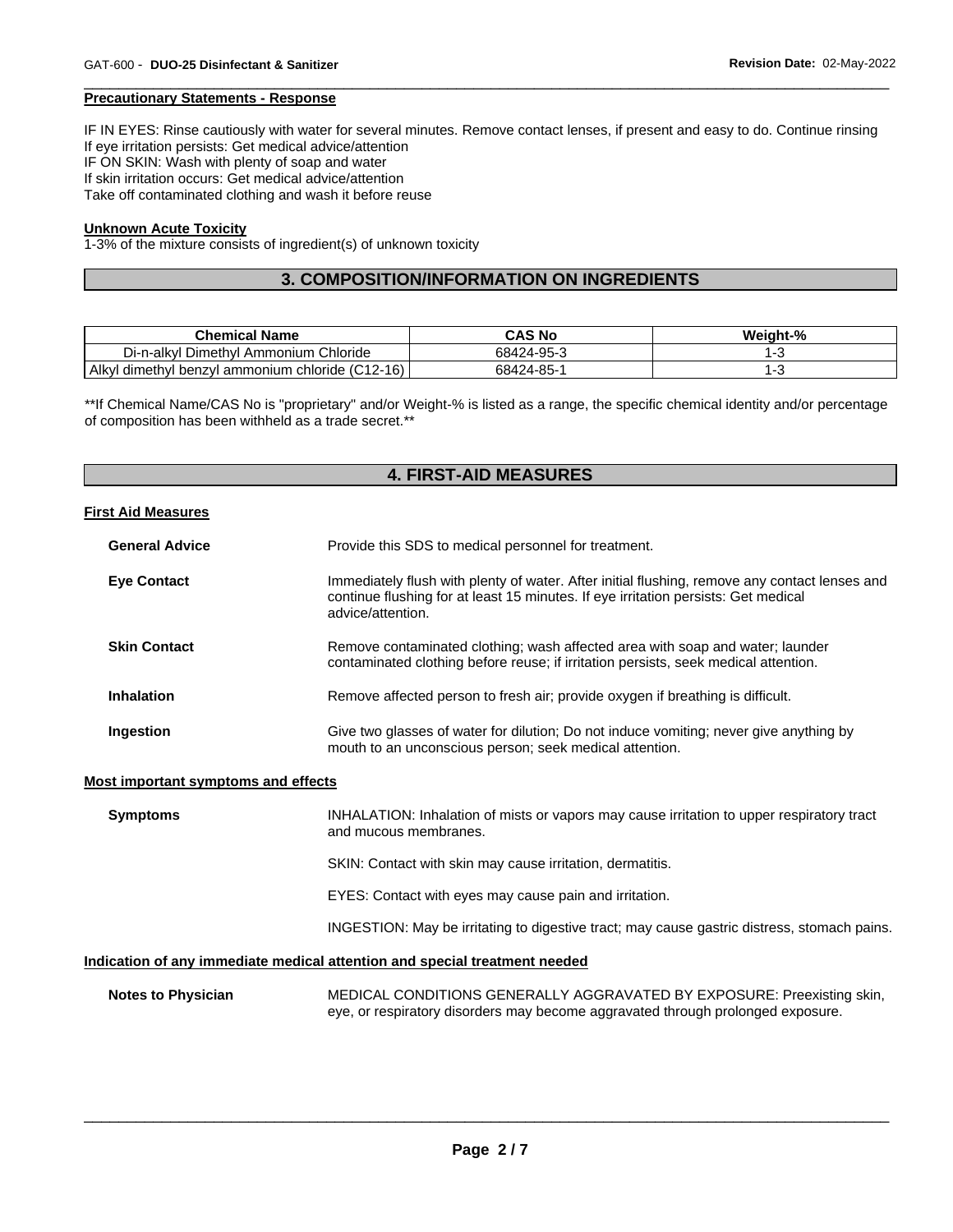# \_\_\_\_\_\_\_\_\_\_\_\_\_\_\_\_\_\_\_\_\_\_\_\_\_\_\_\_\_\_\_\_\_\_\_\_\_\_\_\_\_\_\_\_\_\_\_\_\_\_\_\_\_\_\_\_\_\_\_\_\_\_\_\_\_\_\_\_\_\_\_\_\_\_\_\_\_\_\_\_\_\_\_\_\_\_\_\_\_\_\_\_\_ **5. FIRE-FIGHTING MEASURES**

#### **Suitable Extinguishing Media**

Carbon dioxide, water, water fog, dry chemical, chemical foam.

#### **Unsuitable Extinguishing Media** Not determined.

# **Specific Hazards Arising from the Chemical**

Product is not flammable.

#### **Protective equipment and precautions for firefighters**

As in any fire, wear self-contained breathing apparatus pressure-demand, MSHA/NIOSH (approved or equivalent) and full protective gear. Keep containers cool with water spray to prevent container rupture due to steam buildup; floor will become slippery if material is released.

### **6. ACCIDENTAL RELEASE MEASURES**

#### **Personal precautions, protective equipment and emergency procedures**

| <b>Personal Precautions</b>      | Use personal protective equipment as required.                                                                         |
|----------------------------------|------------------------------------------------------------------------------------------------------------------------|
| <b>Environmental Precautions</b> | See Section 12 for additional Ecological Information. Do not discharge into lakes, ponds,<br>streams or public waters. |

#### **Methods and material for containment and cleaning up**

| <b>Methods for Containment</b> | Prevent further leakage or spillage if safe to do so. Soak up and contain spill with an<br>absorbent material. |
|--------------------------------|----------------------------------------------------------------------------------------------------------------|
| <b>Methods for Clean-Up</b>    | Sweep up absorbed material and shovel into suitable containers for disposal.                                   |
|                                |                                                                                                                |

# **7. HANDLING AND STORAGE**

#### **Precautions for safe handling**

| Handle in accordance with good industrial hygiene and safety practice. Wash face, hands, |
|------------------------------------------------------------------------------------------|
| and any exposed skin thoroughly after handling. Use personal protection recommended in   |
|                                                                                          |

#### **Conditions for safe storage, including any incompatibilities**

| <b>Storage Conditions</b> | Keep containers tightly closed in a dry, cool and well-ventilated place. |
|---------------------------|--------------------------------------------------------------------------|
|                           |                                                                          |

**Incompatible Materials Strong oxidizers, Strong acids.** 

# **8. EXPOSURE CONTROLS/PERSONAL PROTECTION**

# **Exposure Guidelines**

# **Appropriate engineering controls Engineering Controls Apply technical measures to comply with the occupational exposure limits. Individual protection measures, such as personal protective equipment**

**Eye/Face Protection** Wear protective eyeglasses or chemical safety goggles.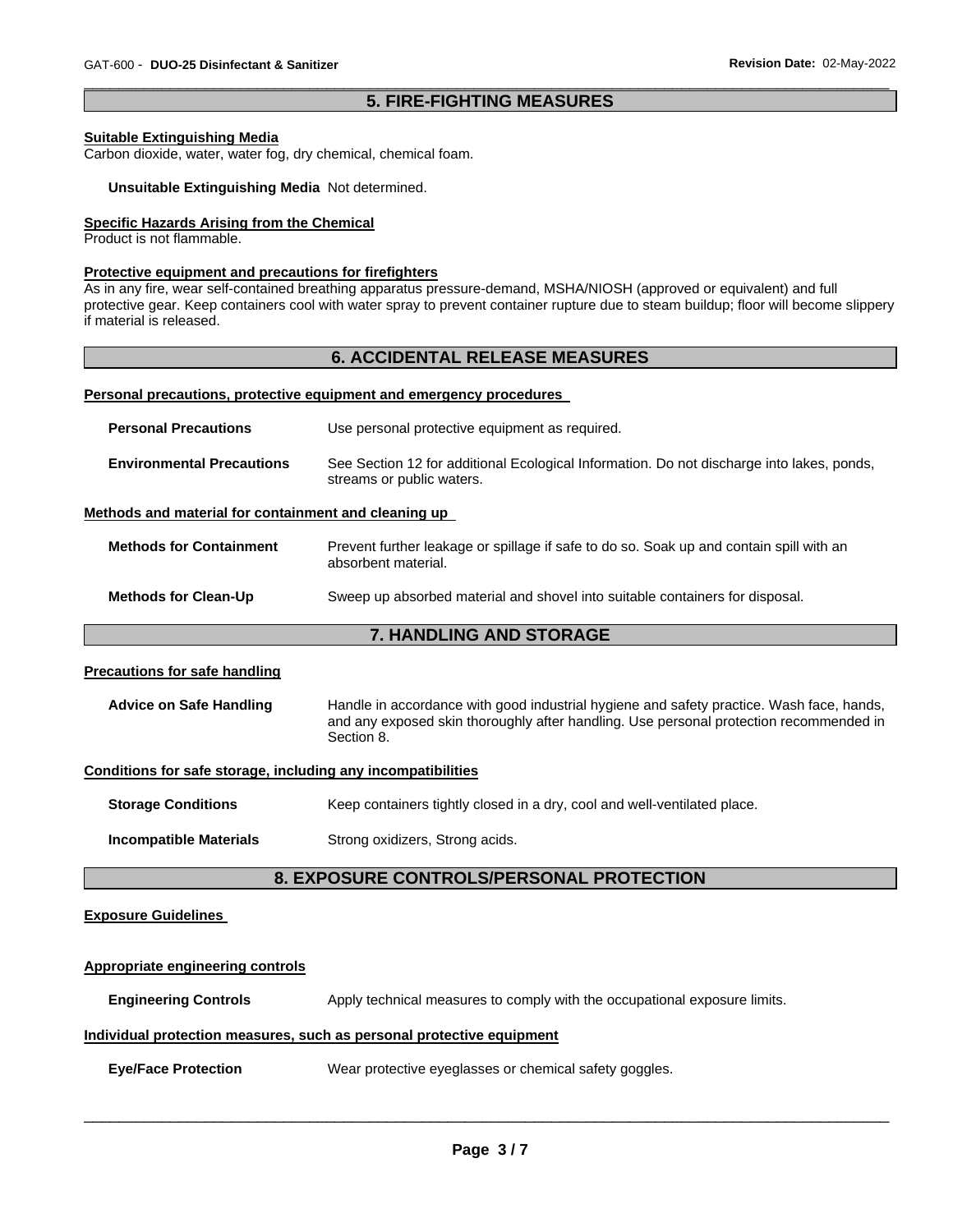| <b>Skin and Body Protection</b> | Neoprene or rubber gloves with cuffs; Coveralls, apron, or other equipment should be worn<br>to minimize skin contact. |
|---------------------------------|------------------------------------------------------------------------------------------------------------------------|
| <b>Respiratory Protection</b>   | Follow OSHA respirator regulations (29 CFR 1910.134) and, if necessary, wear a<br>MSHA/NIOSH-approved respirator.      |

\_\_\_\_\_\_\_\_\_\_\_\_\_\_\_\_\_\_\_\_\_\_\_\_\_\_\_\_\_\_\_\_\_\_\_\_\_\_\_\_\_\_\_\_\_\_\_\_\_\_\_\_\_\_\_\_\_\_\_\_\_\_\_\_\_\_\_\_\_\_\_\_\_\_\_\_\_\_\_\_\_\_\_\_\_\_\_\_\_\_\_\_\_

**General Hygiene Considerations** Handle in accordance with good industrial hygiene and safety practice.

# **9. PHYSICAL AND CHEMICAL PROPERTIES**

# **Information on basic physical and chemical properties**

| <b>Physical State</b><br>Appearance<br><b>Color</b>                 | Liquid<br>Red Liquid<br>Red          | Odor<br><b>Odor Threshold</b> | Characteristic<br>Not determined |
|---------------------------------------------------------------------|--------------------------------------|-------------------------------|----------------------------------|
| <b>Property</b><br>рH                                               | Values<br>$7.0 - 8.0$                | Remarks • Method              |                                  |
| <b>Melting Point/Freezing Point</b>                                 | Not determined<br>100 °C / 212 °F    |                               |                                  |
| <b>Boiling Point/Boiling Range</b><br><b>Flash Point</b>            | Not flammable                        |                               |                                  |
| <b>Evaporation Rate</b>                                             | $<$ 1                                | (Water = 1)                   |                                  |
| <b>Flammability (Solid, Gas)</b>                                    | Not determined                       |                               |                                  |
| <b>Upper Flammability Limits</b><br><b>Lower Flammability Limit</b> | Not determined<br>Not determined     |                               |                                  |
| <b>Vapor Pressure</b>                                               | 17 mm Hg @ 20 ° C                    |                               |                                  |
| <b>Vapor Density</b>                                                | >1                                   | $(Air=1)$                     |                                  |
| <b>Specific Gravity</b>                                             | 1.010                                | $(1=Water)$                   |                                  |
| <b>Water Solubility</b>                                             | Completely soluble<br>Not determined |                               |                                  |
| Solubility in other solvents<br><b>Partition Coefficient</b>        | Not determined                       |                               |                                  |
| <b>Auto-ignition Temperature</b>                                    | Not determined                       |                               |                                  |
| <b>Decomposition Temperature</b>                                    | Not determined                       |                               |                                  |
| <b>Kinematic Viscosity</b>                                          | Not determined                       |                               |                                  |
| <b>Dynamic Viscosity</b><br><b>Explosive Properties</b>             | Not determined<br>Not determined     |                               |                                  |
| <b>Oxidizing Properties</b>                                         | Not determined                       |                               |                                  |

# **10. STABILITY AND REACTIVITY**

# **Reactivity**

Not reactive under normal conditions.

#### **Chemical Stability**

Stable under recommended storage conditions.

#### **Possibility of Hazardous Reactions**

None under normal processing.

# **Conditions to Avoid**

Extreme temperatures.

# **Incompatible Materials**

Strong oxidizers, Strong acids.

#### **Hazardous Decomposition Products**

Carbon oxides.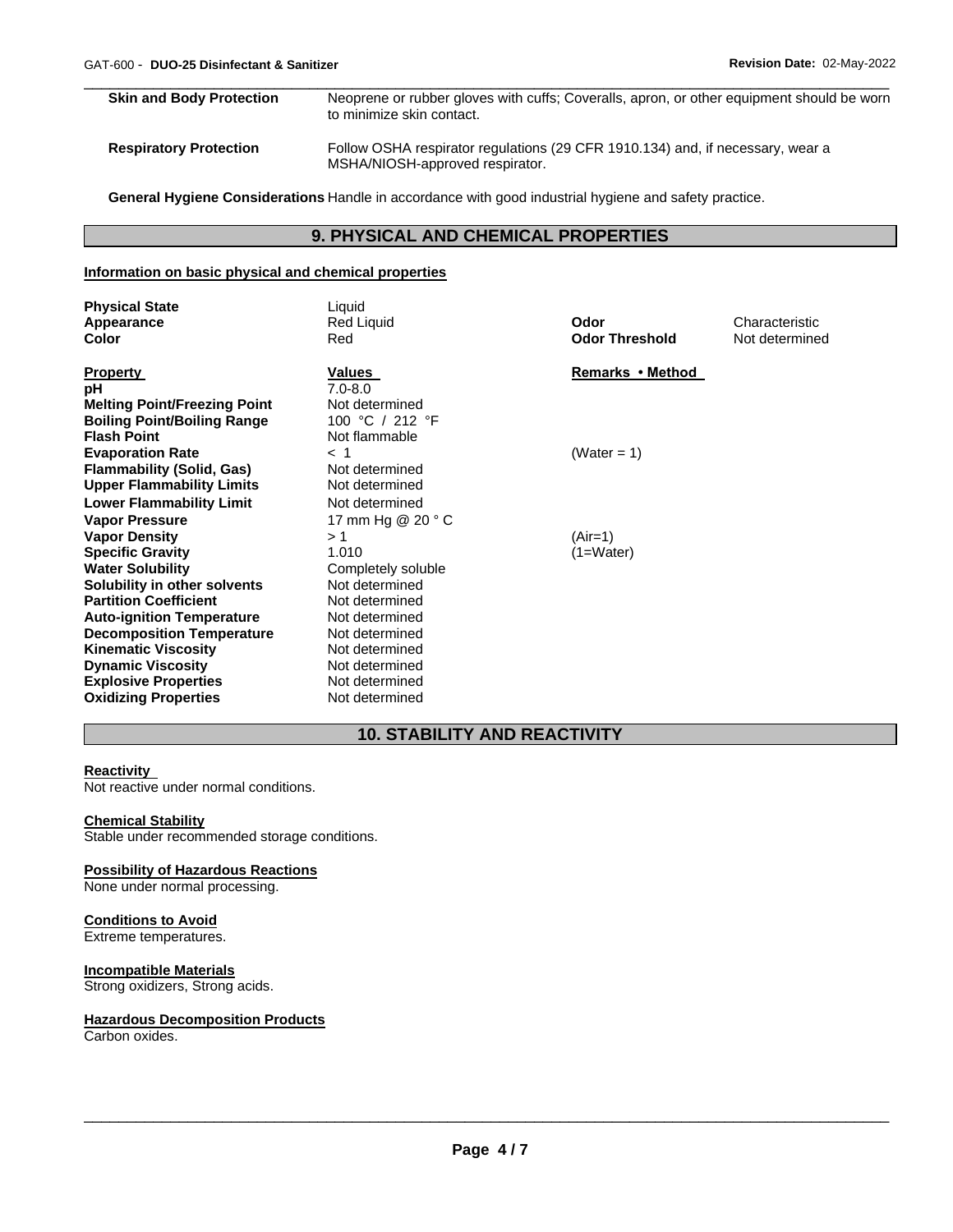# \_\_\_\_\_\_\_\_\_\_\_\_\_\_\_\_\_\_\_\_\_\_\_\_\_\_\_\_\_\_\_\_\_\_\_\_\_\_\_\_\_\_\_\_\_\_\_\_\_\_\_\_\_\_\_\_\_\_\_\_\_\_\_\_\_\_\_\_\_\_\_\_\_\_\_\_\_\_\_\_\_\_\_\_\_\_\_\_\_\_\_\_\_ **11. TOXICOLOGICAL INFORMATION**

# **Information on likely routes of exposure**

| <b>Product Information</b> |                                  |
|----------------------------|----------------------------------|
| <b>Eye Contact</b>         | Causes serious eye irritation.   |
| <b>Skin Contact</b>        | Causes skin irritation.          |
| <b>Inhalation</b>          | Avoid breathing vapors or mists. |
| Ingestion                  | Do not taste or swallow.         |

#### **Component Information**

| <b>Chemical Name</b>                                              | Oral LD50           | Dermal LD50 | <b>Inhalation LC50</b> |
|-------------------------------------------------------------------|---------------------|-------------|------------------------|
| Alkyl dimethyl benzyl ammonium<br>chloride (C12-16)<br>68424-85-1 | $= 426$ mg/kg (Rat) |             |                        |

#### **Information on physical, chemical and toxicological effects**

| <b>Symptoms</b>                                         | Please see section 4 of this SDS for symptoms.                                                            |  |  |  |  |
|---------------------------------------------------------|-----------------------------------------------------------------------------------------------------------|--|--|--|--|
|                                                         | Delayed and immediate effects as well as chronic effects from short and long-term exposure                |  |  |  |  |
| Carcinogenicity                                         | This product does not contain any carcinogens or potential carcinogens as listed by OSHA,<br>IARC or NTP. |  |  |  |  |
| <b>Numerical measures of toxicity</b><br>Not determined |                                                                                                           |  |  |  |  |
| <b>Unknown Acute Toxicity</b>                           | 1-3% of the mixture consists of ingredient(s) of unknown toxicity.                                        |  |  |  |  |
| <b>12. ECOLOGICAL INFORMATION</b>                       |                                                                                                           |  |  |  |  |

# **Ecotoxicity**

An environmental hazard cannot be excluded in the event of unprofessional handling or disposal.

# **Persistence/Degradability**

Not determined.

#### **Bioaccumulation** Not determined.

**Mobility** Not determined

#### **Other Adverse Effects** Not determined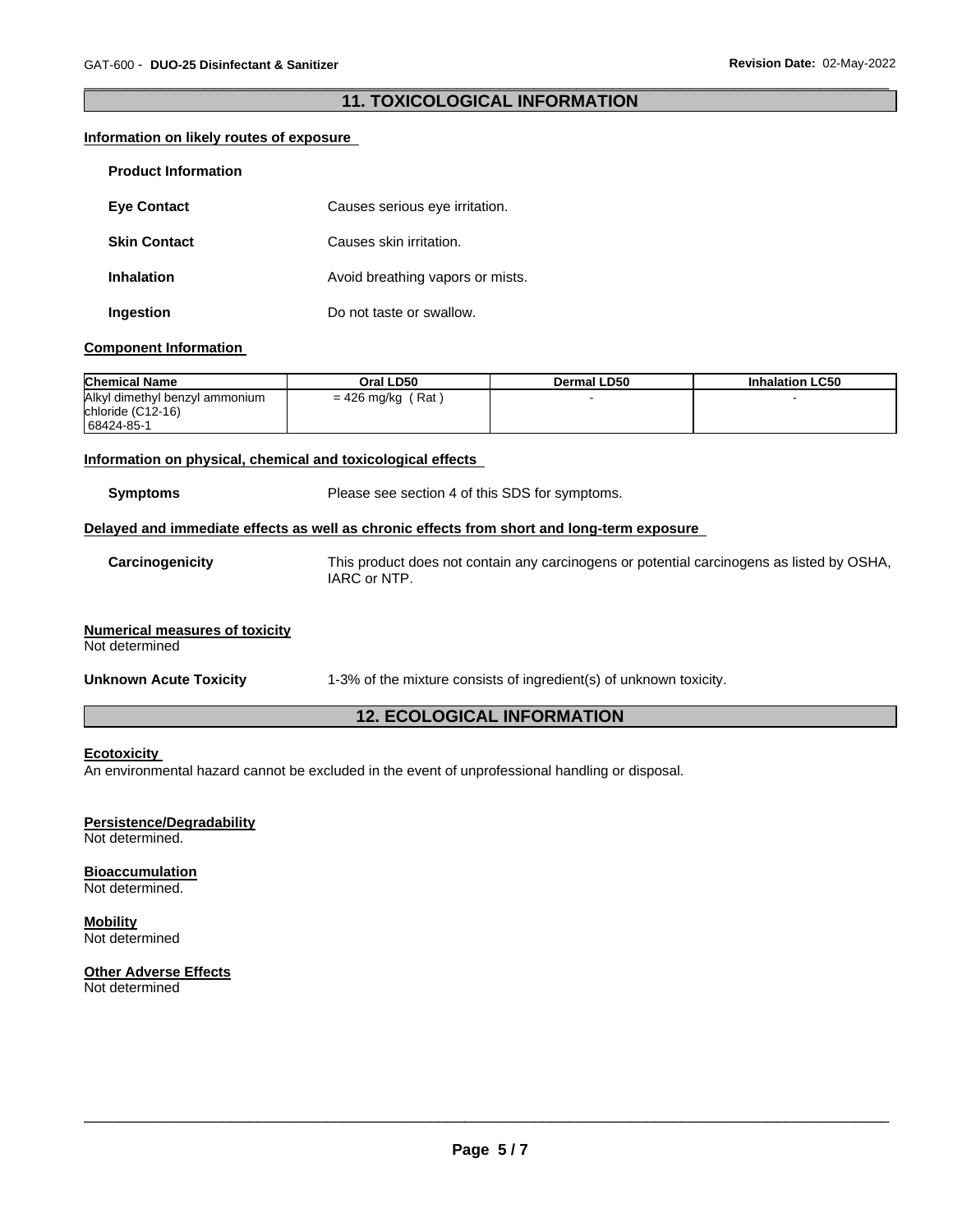# \_\_\_\_\_\_\_\_\_\_\_\_\_\_\_\_\_\_\_\_\_\_\_\_\_\_\_\_\_\_\_\_\_\_\_\_\_\_\_\_\_\_\_\_\_\_\_\_\_\_\_\_\_\_\_\_\_\_\_\_\_\_\_\_\_\_\_\_\_\_\_\_\_\_\_\_\_\_\_\_\_\_\_\_\_\_\_\_\_\_\_\_\_ **13. DISPOSAL CONSIDERATIONS**

### **Waste Treatment Methods**

| <b>Disposal of Wastes</b>     | Disposal should be in accordance with applicable regional, national and local laws and<br>regulations. |
|-------------------------------|--------------------------------------------------------------------------------------------------------|
| <b>Contaminated Packaging</b> | Disposal should be in accordance with applicable regional, national and local laws and<br>regulations. |

# **14. TRANSPORT INFORMATION**

| <b>Note</b>                            | Please see current shipping paper for most up to date shipping information, including<br>exemptions and special circumstances. |  |  |
|----------------------------------------|--------------------------------------------------------------------------------------------------------------------------------|--|--|
| <u>DOT</u>                             | Not regulated                                                                                                                  |  |  |
| <u>IATA</u>                            | Not regulated                                                                                                                  |  |  |
| <b>IMDG</b><br><b>Marine Pollutant</b> | Not regulated<br>This material may meet the definition of a marine pollutant                                                   |  |  |

# **15. REGULATORY INFORMATION**

### **International Inventories**

Not determined

#### **Legend:**

*TSCA - United States Toxic Substances Control Act Section 8(b) Inventory DSL/NDSL - Canadian Domestic Substances List/Non-Domestic Substances List EINECS/ELINCS - European Inventory of Existing Chemical Substances/European List of Notified Chemical Substances ENCS - Japan Existing and New Chemical Substances IECSC - China Inventory of Existing Chemical Substances KECL - Korean Existing and Evaluated Chemical Substances PICCS - Philippines Inventory of Chemicals and Chemical Substances* 

# **US Federal Regulations**

**SARA 313**

Not determined

# **US State Regulations**

**U.S. State Right-to-Know Regulations** Not determined